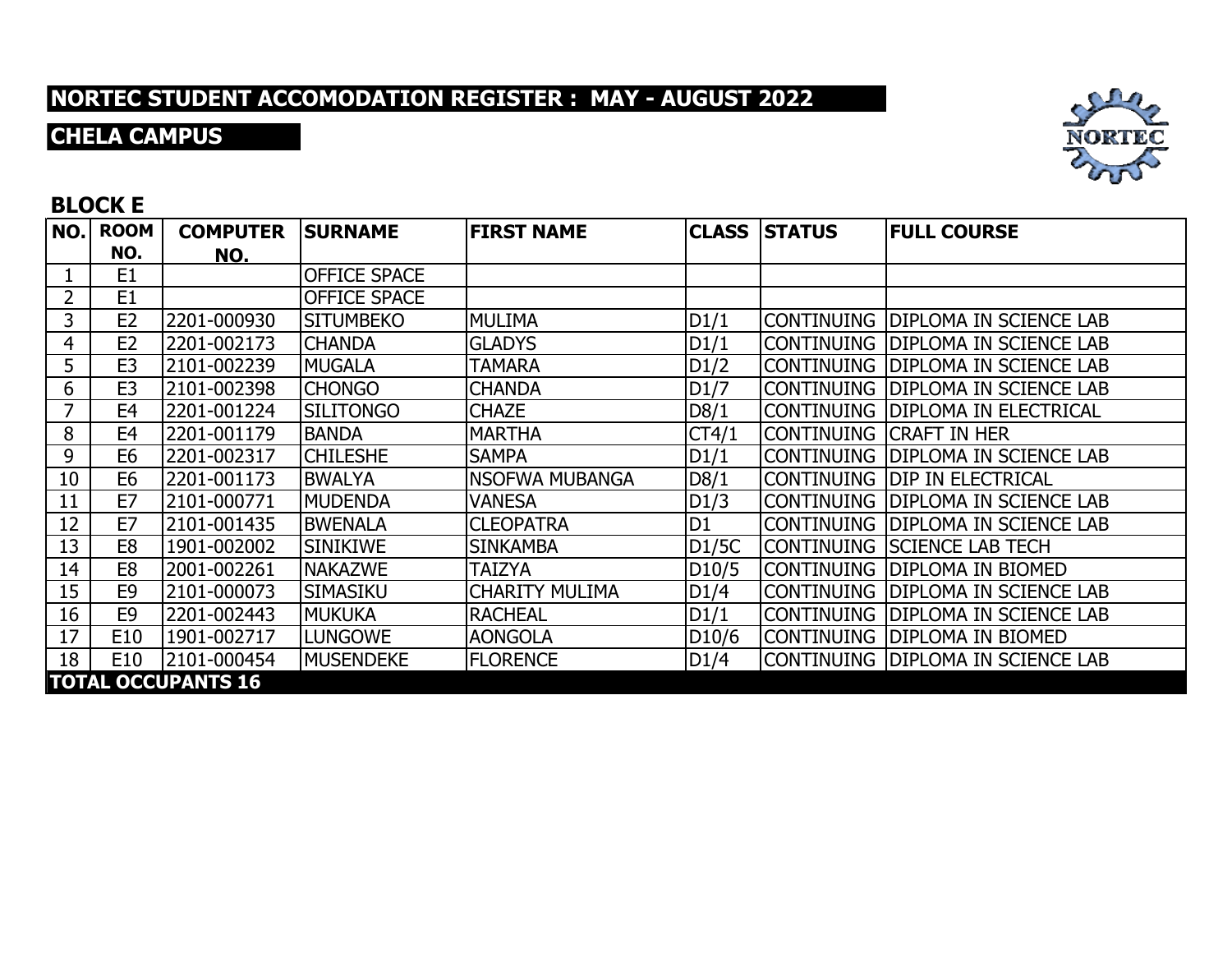### **CHELA CAMPUS**



#### **BLOCK F**

|    | NO. ROOM       | <b>COMPUTER</b>           | <b>SURNAME</b>       | <b>FIRST NAME</b> |                    | <b>CLASS STATUS</b>     | <b>FULL COURSE</b>                  |
|----|----------------|---------------------------|----------------------|-------------------|--------------------|-------------------------|-------------------------------------|
|    | NO.            | NO.                       |                      |                   |                    |                         |                                     |
|    | F1             | 2101-001087               | <b>KANYINJI</b>      | <b>TIONE</b>      | D4/4               | icontinuing  dip in hee |                                     |
| 2  | F <sub>1</sub> | 2201-001316               | <b>NGOMA NATASHA</b> | <b>TOWERA</b>     | D8/1               |                         | CONTINUING  DIPLOMA ELECTRICAL      |
| 3  | F <sub>2</sub> | 1901-002761               | <b>MABAUWA</b>       | <b>CHIPO</b>      | D <sub>10</sub> /4 |                         | CONTINUING DIPLOMA IN BIOMED        |
| 4  | F <sub>2</sub> | 2201-002229               | <b>MUYOYI</b>        | <b>LUWI</b>       | D4/1               | Continuing  DIP in hee  |                                     |
| 5  | F <sub>3</sub> | 2201-002199               | <b>MUSONDA</b>       | <b>TUSANILE</b>   | D2/2               |                         | continuing  dip in prod mgt         |
| 6  | F <sub>3</sub> | 2201-001150               | <b>KIFWABANTU</b>    | <b>TRACY</b>      | D1/1               |                         | CONTINUING DIPLOMA IN SCIENCE LAB   |
| 7  | F <sub>4</sub> | 1901-000011               | <b>MALAMBO</b>       | <b>HATEMBO</b>    | DI/7               |                         | CONTINUING  DIPLOMA IN SCIENCE LAB  |
| 8  | F <sub>4</sub> | 2201-001125               | <b>MULOLO</b>        | <b>IDAH</b>       | D <sub>1</sub>     |                         | CONTINUING   DIPLOMA IN SCIENCE LAB |
| 9  | F <sub>6</sub> | 2001-001694               | <b>BANDA</b>         | <b>ALICE</b>      | D1/4               |                         | CONTINUING  DIPLOMA IN SCIENCE LAB  |
| 10 | F <sub>6</sub> | 2201-001233               | <b>HAN'GUNDU</b>     | <b>LOVENESS</b>   | D4/1               | icontinuing  dip in hee |                                     |
| 11 | F7             | 2101-001041               | <b>CHILEYA</b>       | <b>ROSA</b>       | D1/2D              |                         | CONTINUING  SCIENCE LAB TECH        |
| 12 | F7             | 2201-002340               | <b>NAKANYIKA</b>     | <b>MILDRED</b>    | D1/2               |                         | ICONTINUING  DIPLOMA IN SCIENCE LAB |
| 13 | F <sub>8</sub> | 2001-000780               | <b>NYENDWA</b>       | <b>ANGELA</b>     | C6/4               |                         | CONTINUING  ADV IN ELECTRICAL       |
| 14 | F <sub>8</sub> | 2001-000966               | <b>MULEMWA</b>       | <b>SILISHEBO</b>  | C6/4               |                         | CONTINUING  ADV IN ELECTRICAL       |
| 15 | F <sub>9</sub> | 1901-002423               | <b>NSAKA</b>         | <b>SIAPWAYA</b>   | D8/6               |                         | CONTINUING   DIPLOMA ELECTRICAL     |
| 16 | F <sub>9</sub> | 2201-000801               | <b>MWAMBAZI</b>      | <b>REBECCA</b>    | D1/2               |                         | CONTINUING  DIPLOMA IN SCIENCE LAB  |
| 17 | F10            | 2101-000450               | <b>LIVINGI</b>       | <b>JACQUILINE</b> | D1/5               |                         | CONTINUING   DIPLOMA IN SCIENCE LAB |
| 18 | F10            | 565069/67/1               | <b>KUNDA</b>         | <b>MALAYA</b>     | D <sub>1</sub> /5  |                         | CONTINUING DIPLOMA IN SCIENCE LAB   |
|    |                | <b>TOTAL OCCUPANTS 18</b> |                      |                   |                    |                         |                                     |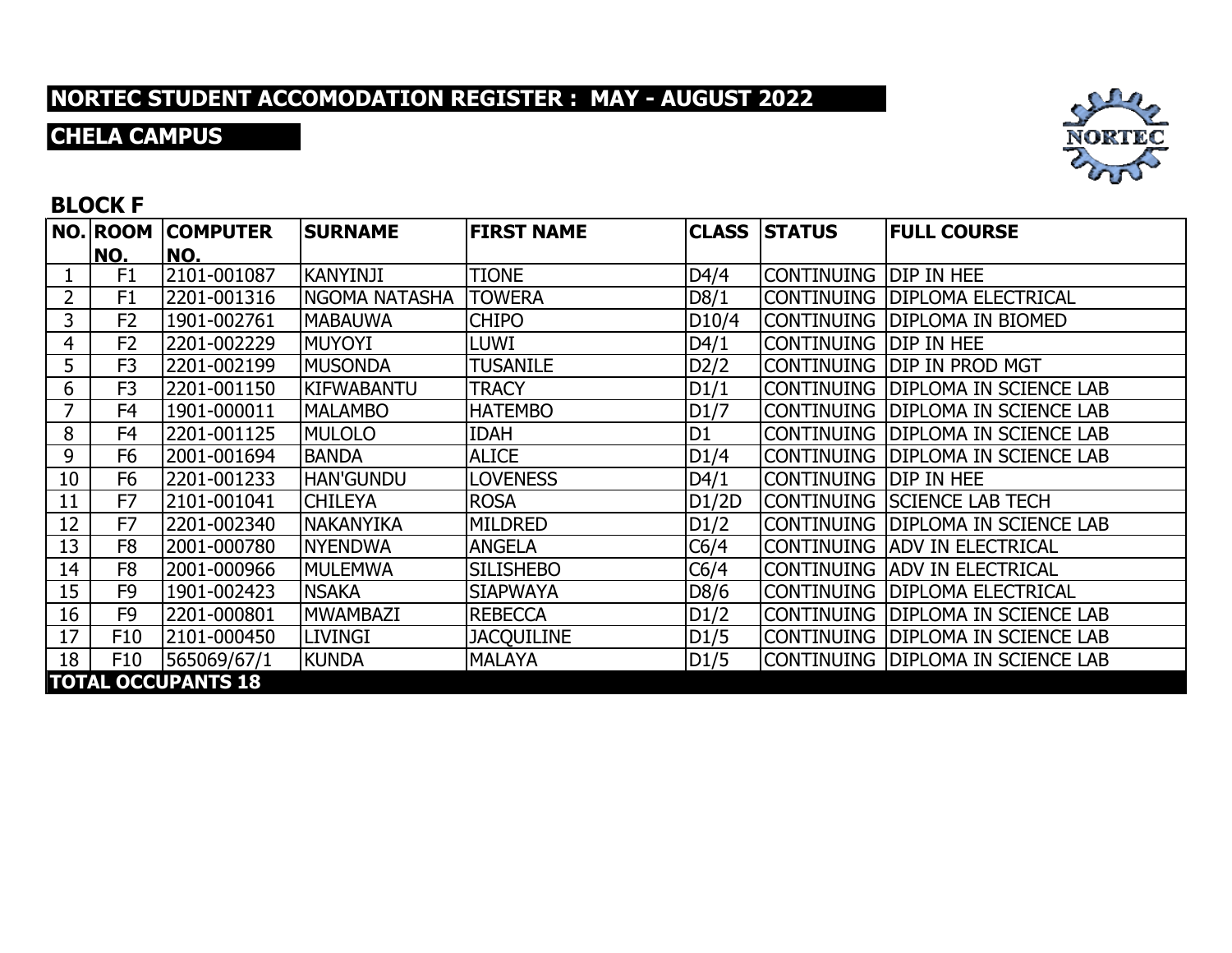### **CHELA CAMPUS**



#### **BLOCK G**

|    | <b>NO. ROOM</b><br>NO. | <b>COMPUTER</b><br>NO.    | <b>SURNAME</b>  | <b>FIRST NAME</b>  |                | <b>CLASS STATUS</b> | <b>FULL COURSE</b>                 |
|----|------------------------|---------------------------|-----------------|--------------------|----------------|---------------------|------------------------------------|
|    | G1                     | 2001-001491               | <b>MUYOKA</b>   | <b>EUCRED</b>      | D <sub>1</sub> |                     | CONTINUING  SCIENCE LAB TECH       |
| 2  | G1                     | 2001-002255               | <b>CHIBWE</b>   | YVETTE C.          | D10/3          | CONTINUING          | <b>IBIOMEDICAL</b>                 |
| 3  | G2                     | 2201-003865               | <b>MUSONDA</b>  | <b>MARY</b>        | D <sub>1</sub> |                     | CONTINUING SCIENCE LAB TECH        |
| 4  | G <sub>2</sub>         | 2101-001666               | <b>LUSAKA</b>   | <b>MEMORY</b>      | C8/1           | <b>CONTINUING</b>   | MECHANICAL TECHNICIAN              |
| 5  | G3                     | 2101-002086               | <b>MUSONDA</b>  | <b>CYNTHIA</b>     | D8/1           | CONTINUING          | <b>DIPLOMA ELECTRICAL</b>          |
| 6  | G3                     | 2101-000068               | <b>MUKUKA</b>   | JULIET             | DI/1G          |                     | CONTINUING DIPLOMA IN SCIENCE LAB  |
|    | G4                     | 2101-000868               | <b>BESA</b>     | <b>SHILA CHIKO</b> | <b>HER</b>     | CONTINUING          | <b>ICRAFT H.E.R</b>                |
| 8  | G4                     | 2201-001718               | <b>KUNDA</b>    | <b>ANGELA</b>      | D1/1           | CONTINUING          | <b>DIPLOMA IN SCIENCE LAB</b>      |
| 9  | G6                     | 2101-000092               | <b>MWENGU</b>   | <b>BLESSINGS</b>   | D1/2F          | CONTINUING          | <b>DIPLOMA IN SCIENCE LAB</b>      |
| 10 | G6                     | 2101-000061               | <b>MBEWE</b>    | TISA HOPE          | D1/1           |                     | CONTINUING  DIPLOMA IN SCIENCE LAB |
| 11 | G7                     | 2101-000041               | <b>KAPUKULO</b> | <b>PRECIOUS</b>    | D1/2G          | CONTINUING          | <b>DIPLOMA IN SCIENCE LAB</b>      |
| 12 | G7                     | 2101-000152               | <b>NAMUKOKO</b> | <b>IZUKANJI</b>    | D2/3           | ICONTINUING         | <b>DIPLOMA IN PRODUCTION</b>       |
| 13 | G8                     | 2101-000793               | <b>MUSONDA</b>  | <b>JACQUILINE</b>  | D1/1B          | CONTINUING          | <b>DIPLOMA IN SCIENCE LAB</b>      |
| 14 | G8                     | 2201-001693               | <b>MUWOWO</b>   | <b>PRISCILLA</b>   | D1/1           | icontinuing         | <b>DIPLOMA IN SCIENCE LAB</b>      |
| 15 | G9                     | 2101-001115               | <b>MALASA</b>   | <b>JOYCE</b>       | D1/1B          | CONTINUING          | <b>DIPLOMA IN SCIENCE LAB</b>      |
| 16 | G9                     | 2201-001652               | <b>MUWOWO</b>   | <b>VICKNESS</b>    | D1/1           | CONTINUING          | <b>DIPLOMA IN SCIENCE LAB</b>      |
| 17 | G10                    | 2201-000429               | <b>NYIRENDA</b> | WINNIEFRIDAH       | D1/1           | CONTINUING          | <b>DIPLOMA IN SCIENCE LAB</b>      |
| 18 | G10                    | 2101-001366               | <b>MTONGA</b>   | <b>FEBBY</b>       | D8/1           |                     | CONTINUING  DIPLOMA ELECTRICAL     |
|    |                        | <b>TOTAL OCCUPANTS 18</b> |                 |                    |                |                     |                                    |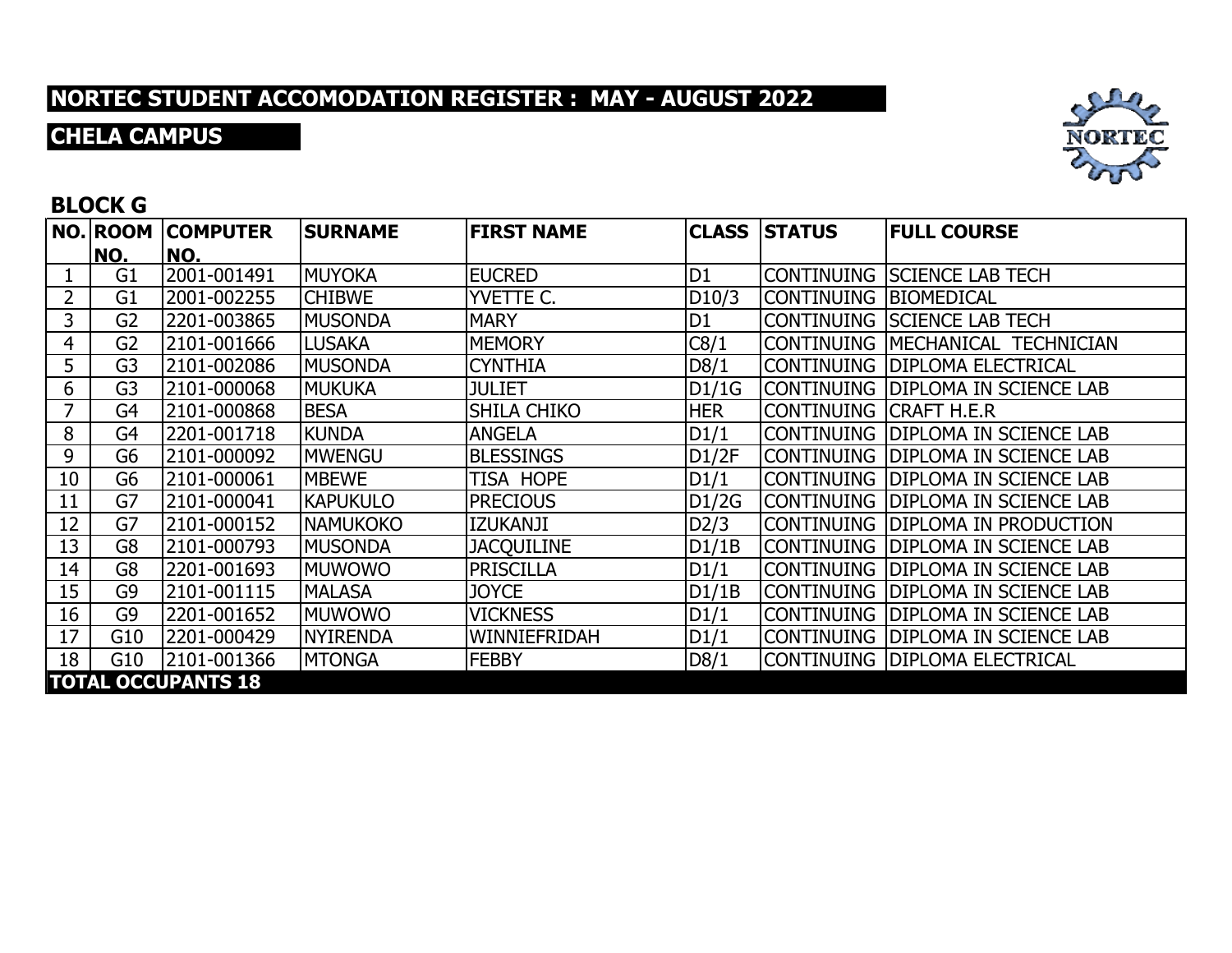### **CHELA CAMPUS**



#### **BLOCK H**

|    | NO. ROOM        | <b>COMPUTER</b>           | <b>SURNAME</b>    | <b>FIRST NAME</b> |                | <b>CLASS STATUS</b> | <b>FULL COURSE</b>                 |
|----|-----------------|---------------------------|-------------------|-------------------|----------------|---------------------|------------------------------------|
|    | NO.             | NO.                       |                   |                   |                |                     |                                    |
|    | H1              | 2201-001940               | <b>MUSENGE</b>    | NAMULULA MARGARET | D8/1           |                     | CONTINUING  DIPLOMA ELECTRICAL     |
| 2  | H1              | 2101-002056               | <b>MUKONDE</b>    | <b>PATIENT</b>    | D8/1           | ICONTINUING         | <b>DIPLOMA ELECTRICAL</b>          |
| 3  | H <sub>2</sub>  | 2201-003480               | <b>CHIWAYA</b>    | <b>PATIENCE</b>   | D1/1           |                     | CONTINUING  DIPLOMA IN SCIENCE LAB |
| 4  | H <sub>2</sub>  | 2201-001560               | <b>MPANGA</b>     | <b>MERCY</b>      | D1/1           | <b>CONTINUING</b>   | <b>IDIPLOMA IN SCIENCE LAB</b>     |
| 5  | H <sub>3</sub>  | 2001-000115               | <b>CHABU</b>      | MULENGA           | C8/14          |                     | ICONTINUING  ADV CERT IN MECH      |
| 6  | H <sub>3</sub>  | 2101-002131               | <b>MWANSA</b>     | <b>DEBORAH</b>    | CT4/1          |                     | CONTINUING CRAFT IN HER            |
| 7  | H <sub>4</sub>  | 2201-001085               | <b>SONDASHI</b>   | <b>MARIA</b>      | CT4/2          | CONTINUING          | <b>CRAFT IN HER</b>                |
| 8  | H <sub>4</sub>  | 2001-000021               | <b>MWANZA</b>     | <b>RUTH</b>       | D1/3           | <b>CONTINUING</b>   | <b>DIPLOMA IN SCIENCE LAB</b>      |
| 9  | H <sub>6</sub>  | 2101-001429               | <b>KAPELA</b>     | <b>EUNICE</b>     | D <sub>1</sub> | <b>CONTINUING</b>   | <b>DIPLOMA IN SCIENCE LAB</b>      |
| 10 | H <sub>6</sub>  | 2201-000225               | <b>KUNDA</b>      | <b>MEMORY</b>     | D1/1           |                     | CONTINUING  DIPLOMA IN SCIENCE LAB |
| 11 | H <sub>7</sub>  | 2101-002494               | <b>MBEWE</b>      | <b>DIANA</b>      | D10/1          | icontinuing         | <b>DIPLOMA IN BIOMED</b>           |
| 12 | H <sub>7</sub>  | 2101-002551               | LUKUNKA           | <b>IREHONNA</b>   | D10/1B         | <b>CONTINUING</b>   | <b>IDIPLOMA IN BIOMED</b>          |
| 13 | H <sub>8</sub>  | 2101-002387               | <b>MPANDALESA</b> | <b>NGOSA</b>      | D1/3           | <b>CONTINUING</b>   | <b>DIPLOMA IN SCIENCE LAB</b>      |
| 14 | H <sub>8</sub>  | 2001-000171               | <b>NAMUCHINDO</b> | <b>PURITY</b>     | D1/4A          |                     | CONTINUING DIPLOMA IN SCIENCE LAB  |
| 15 | H <sub>9</sub>  | 2001-001856               | LWINYI            | <b>VIVIAN</b>     | D8/4B          | CONTINUING          | <b>DIPLOMA ELECTRICAL</b>          |
| 16 | H <sub>9</sub>  | 2101-001495               | <b>TEMBO</b>      | <b>ELITA</b>      | D8/1D          | CONTINUING          | <b>DIPLOMA ELECTRICAL</b>          |
| 17 | H <sub>10</sub> | 2001-000096               | <b>KEZIAH</b>     | <b>CHITAMBO</b>   | D1             | CONTINUING          | <b>DIPLOMA IN SCIENCE LAB</b>      |
| 18 | H <sub>10</sub> | 2201-003223               | <b>MWANGALA</b>   | <b>LISIBI</b>     | D1/1           |                     | CONTINUING DIPLOMA IN SCIENCE LAB  |
|    |                 | <b>TOTAL OCCUPANTS 18</b> |                   |                   |                |                     |                                    |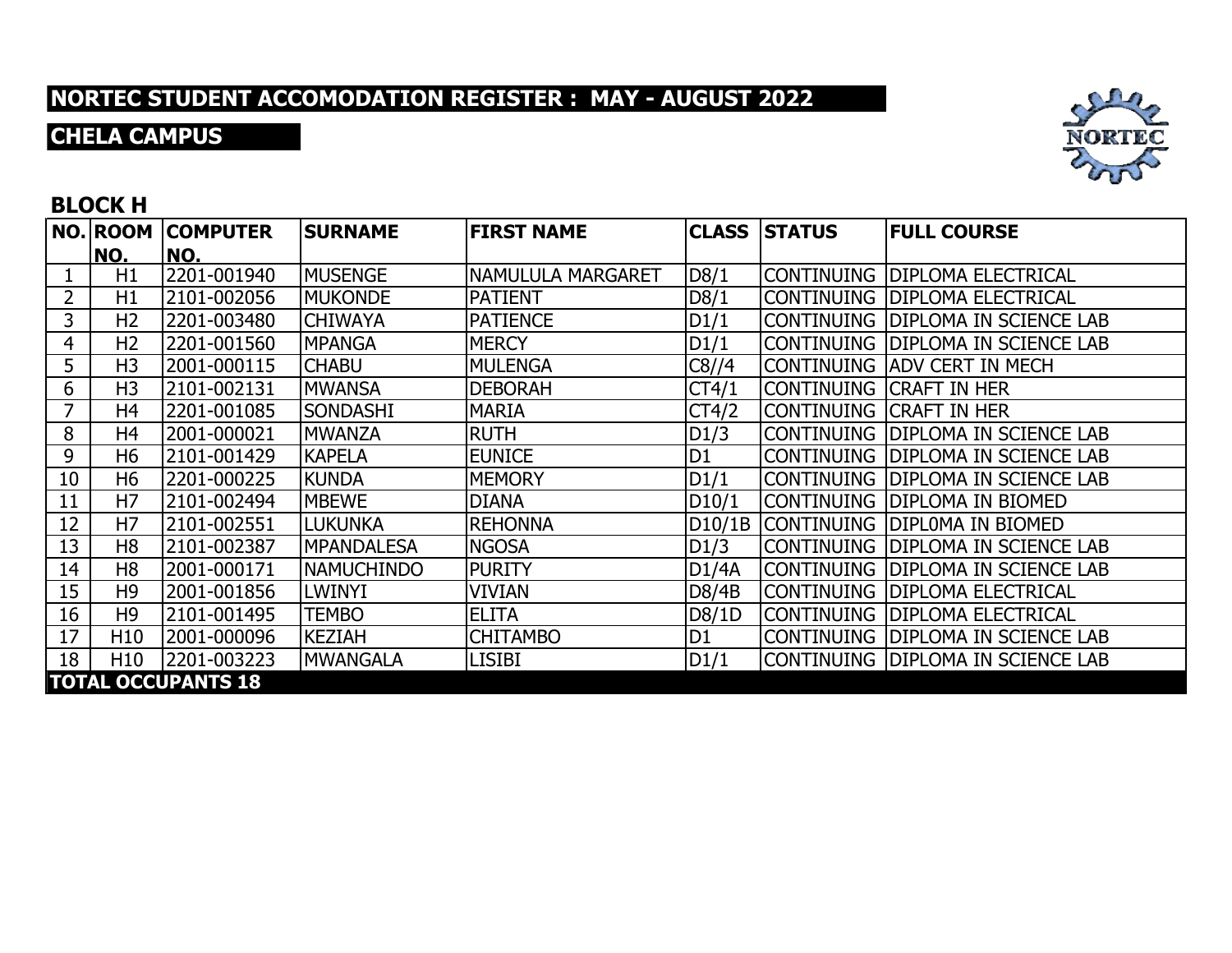### **CHELA CAMPUS**



#### **BLOCK I**

|    | NO. ROOM       | <b>COMPUTER</b>           | <b>SURNAME</b>     | <b>FIRST NAME</b>     | <b>CLASS</b>       | <b>STATUS</b>     | <b>FULL COURSE</b>                  |
|----|----------------|---------------------------|--------------------|-----------------------|--------------------|-------------------|-------------------------------------|
|    | NO.            | NO.                       |                    |                       |                    |                   |                                     |
|    | I <sub>1</sub> | 2101-000474               | <b>NAMOVWE</b>     | <b>NAMONJE</b>        | D1/1               |                   | CONTINUING DIPLOMA IN SCIENCE LAB   |
|    | I1             | 2001-002195               | <b>KALYATA</b>     | <b>GRACE</b>          | D <sub>10</sub> /4 |                   | Continuing   Diploma in Biomed      |
| 3  | I <sub>2</sub> | 2101-000105               | <b>NYEMBA</b>      | <b>ABIGIL</b>         | D1/2F              |                   | CONTINUING SCIENCE LAB TECH         |
| 4  | I <sub>2</sub> | 2101-1995                 | <b>MWAPE</b>       | <b>BLESSED</b>        | D1/1               |                   | CONTINUING   DIPLOMA IN SCIENCE LAB |
| 5  | I3             | 1901-002753               | <b>KATONTOKA</b>   | <b>CHOOLWE</b>        | D <sub>10</sub> /5 |                   | CONTINUING DIPLOMA IN BIOMED        |
| 6  | I3             | 2101-001139               | <b>MWANSA</b>      | <b>ANNA</b>           | D8/2E              |                   | CONTINUING  DIPLOMA IN ELECTRICAL   |
|    | I4             | 2201-001843               | <b>JERE</b>        | <b>THANDIWE</b>       | <b>HER</b>         | <b>CONTINUING</b> | <b>IHER</b>                         |
| 8  | I4             | 2207003879                | <b>MUNYENYEMBE</b> | TAONGA                | D1/1               |                   | <b>CONTINUING SSCIENCE LAB TECH</b> |
| 9  | I6             | 2101-002493               | <b>KALULU</b>      | <b>MUUKA</b>          | D10/2              |                   | Icontinuing  DIPLOMA IN BIOMED      |
| 10 | I6             | 1801-002099               | <b>CHULU</b>       | <b>DEBRA</b>          | D10/8              |                   | ICONTINUING  DIPLOMA IN BIOMED      |
| 11 | I7             | 2101-002080               | <b>GONDWE</b>      | <b>FEBBY TEMWACHI</b> | D8/2E              | icontinuing       | <b>DIPLOMA IN ELECTRICAL</b>        |
| 12 | I7             | 2201-001578               | <b>MITI</b>        | <b>MAJORY</b>         | D8/1               |                   | CONTINUING   DIPLOMA IN ELECTRICAL  |
| 13 | <b>I8</b>      | 2201-000424               | <b>MASAFWA</b>     | <b>BLESSINGS</b>      | D1/1               |                   | CONTINUING SCIENCE LAB TECH         |
| 14 | I <sub>8</sub> | 2101-001769               | <b>MWELWA</b>      | <b>ABIGAIL</b>        | D <sub>1</sub>     |                   | CONTINUING SCIENCE LAB TECH         |
| 15 | I9             | 2201-000618               | <b>MUGALA</b>      | <b>ASTRIDAH</b>       | D8/1               |                   | CONTINUING DIPLOMA IN ELECTRICAL    |
| 16 | I9             | 2101-000106               | <b>NYIMBILI</b>    | TRISHAFRINA           | D1/4               |                   | CONTINUING SCIENCE LAB TECH         |
| 17 | I10            | 2001-000054               | <b>LUNGU</b>       | <b>RUTH</b>           | D1/2               |                   | CONTINUING SCIENCE LAB TECH         |
| 18 | I10            | 2201-001461               | <b>MULABWA</b>     | <b>MARY</b>           | D1/1               |                   | CONTINUING SCIENCE LAB TECH         |
|    |                | <b>TOTAL OCCUPANTS 18</b> |                    |                       |                    |                   |                                     |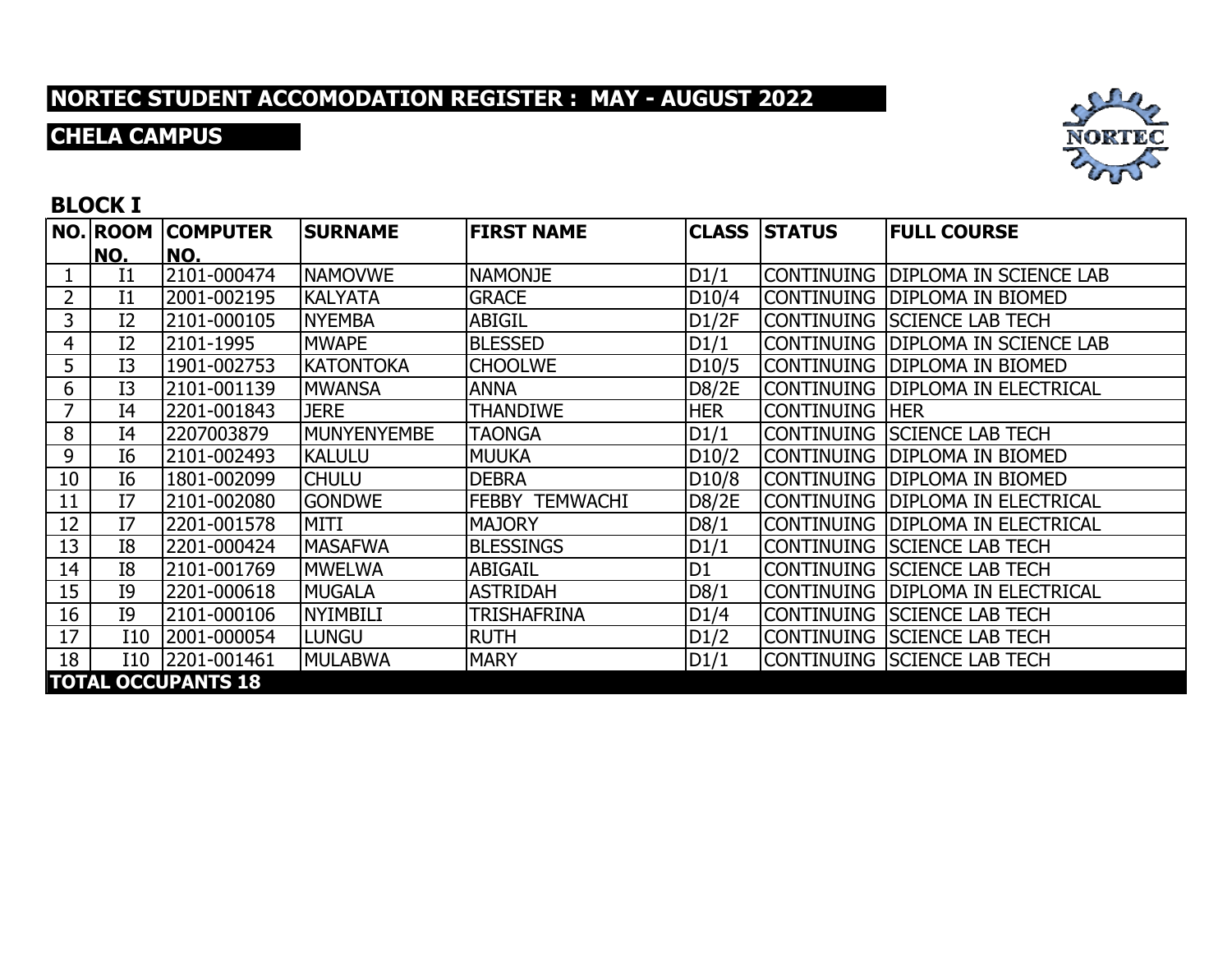### **CHELA CAMPUS**



#### **BLOCK J**

|    | NO. ROOM       | <b>COMPUTER</b>           | <b>SURNAME</b>   | <b>FIRST NAME</b>    |                    | <b>CLASS STATUS</b>    | <b>FULL COURSE</b>                  |
|----|----------------|---------------------------|------------------|----------------------|--------------------|------------------------|-------------------------------------|
|    | NO.            | INO.                      |                  |                      |                    |                        |                                     |
|    | J1             | 2201-001153               | <b>CHILESHE</b>  | MUMBA                | D1/1               |                        | CONTINUING DIPLOMA IN SCIENCE LAB   |
|    | J1             | 2001-000913               | <b>PHIRI</b>     | <b>WEZI</b>          | CT2/4B             |                        | CONTINUING AUTO-ELECTRICAL          |
| 3  | <b>J2</b>      | 2201-002140               | <b>MWELANJI</b>  | <b>SARAH NAMBELA</b> | D1/1               |                        | CONTINUING   DIPLOMA IN SCIENCE LAB |
| 4  | J2             | 1901-001999               | <b>KUNDA</b>     | <b>MELINDA</b>       | D1/7               | <b>CONTINUING</b>      | <b>DIPLOMA IN SCIENCE LAB</b>       |
| 5  | J3             | 2201-000463               | <b>KASONDE M</b> | <b>DOROTH</b>        | CT13/2             | <b>CONTINUING REC</b>  |                                     |
| 6  | J3             | 813055/10/1               | <b>MVULA</b>     | <b>LYNETTE</b>       | C8/1               | CONTINUING ADV IN MECH |                                     |
|    | J4             | 1901-002915               | <b>NAWAKWI</b>   | ALBERTINA NAOMI      | D <sub>10</sub> /6 | <b>CONTINUING</b>      | <b>DIPLOMA IN BIOMEDICAL</b>        |
| 8  | J4             | 2101-000468               | <b>MWANSA</b>    | GIFT PRINCESS        | D1/3               | <b>CONTINUING</b>      | <b>DIPLOMA IN SCIENCE LAB</b>       |
| 9  | J <sub>6</sub> | 2001-002254               | <b>ZULU</b>      | <b>LYNESS</b>        | D10/3              |                        | CONTINUING   DIPLOMA IN BIOMEDICAL  |
| 10 | J6             | 2100-000777               | <b>MANDA</b>     | <b>ENESS</b>         | DI/2G              |                        | CONTINUING  DIPLOMA IN SCIENCE LAB  |
| 11 | <b>J7</b>      | 2201-000720               | <b>CHIPO</b>     | PHIRI                | D8/1               | CONTINUING             | <b>IDIP IN ELECTRICAL</b>           |
| 12 | J7             | 2001-000021               | <b>MWANZA</b>    | <b>RUTH</b>          | D1/6               |                        | CONTINUING   DIPLOMA IN SCIENCE LAB |
| 13 | J8             | 2101-001268               | <b>MANYEPA</b>   | <b>THOKOZILE</b>     | D1/2               | <b>CONTINUING</b>      | <b>DIPLOMA IN SCIENCE LAB</b>       |
| 14 | J8             | 2201-001469               | <b>MWANSA</b>    | <b>ELIZABERTH</b>    | D <sub>2</sub> /2  |                        | CONTINUING   DIP IN PROD MGT        |
| 15 | <b>J9</b>      | 2201-000697               | <b>KAYOMBO</b>   | <b>PRECIOUS</b>      | D1/1               | <b>CONTINUING</b>      | <b>DIPLOMA IN SCIENCE LAB</b>       |
| 16 | <b>J9</b>      | 386438/66/1               | <b>KALUBA</b>    | <b>BEATRICE</b>      | D1/1               |                        | CONTINUING SCIENCE LAB TECH         |
| 17 | <b>J10</b>     | 2101-000787               | <b>MULUBWA</b>   | <b>NAOMI</b>         | D1/2               | <b>CONTINUING</b>      | <b>DIPLOMA IN SCIENCE LAB</b>       |
| 18 | J10            | 2001-001697               | <b>CHILESHE</b>  | <b>CLARE</b>         | D1/3               |                        | CONTINUING DIPLOMA IN SCIENCE LAB   |
|    |                | <b>TOTAL OCCUPANTS 18</b> |                  |                      |                    |                        |                                     |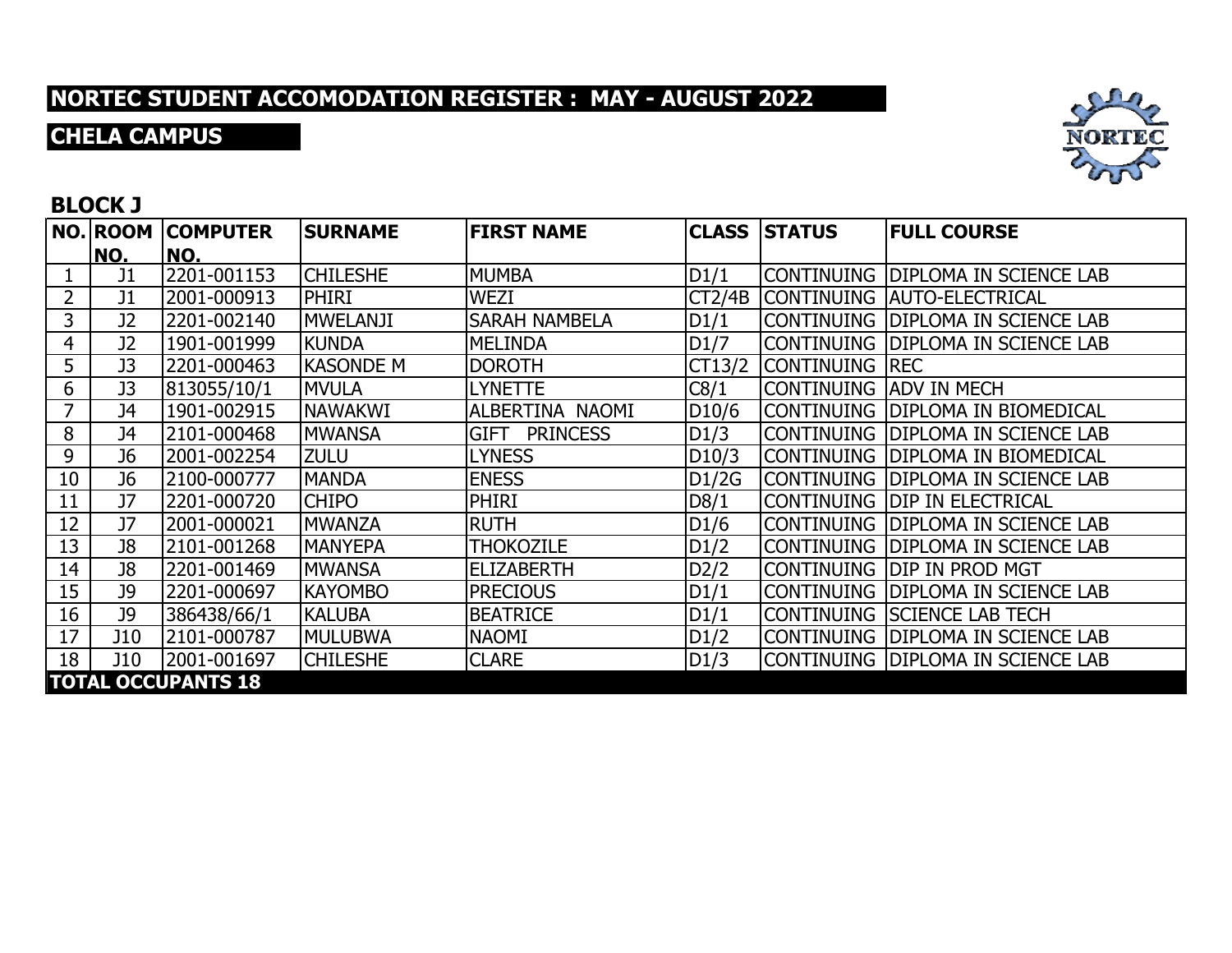### **CHELA CAMPUS**



#### **BLOCK K**

|                | NO.            | <b>NO. ROOM COMPUTER</b><br>NO. | <b>SURNAME</b>  | <b>FIRST NAME</b> |        | <b>CLASS ISTATUS</b> | <b>FULL COURSE</b>                  |
|----------------|----------------|---------------------------------|-----------------|-------------------|--------|----------------------|-------------------------------------|
|                | K1             | 1901-002138                     | <b>ZIMBA</b>    | TEMWANI           | D8/6   |                      | CONTINUING  DIPLOMA IN ELECTRICAL   |
| $\overline{2}$ | K1             | 2101-001848                     | <b>CHONTO</b>   | <b>HOPE</b>       | D1/3   |                      | CONTINUING  SCIENCE LAB TECH        |
| 3              | K <sub>2</sub> | 377729/64/1                     | <b>KAYOMBO</b>  | <b>BLESSINGS</b>  | D1/1   |                      | CONTINUING SCIENCE LAB TECH         |
| 4              | K <sub>2</sub> | 2201002859                      | <b>MUTALE</b>   | <b>NANCY</b>      | D8/1   |                      | continuing  Diploma in Electrical   |
| 5              | K <sub>3</sub> | 2001-001542                     | <b>MEYA</b>     | <b>PHIRI</b>      | D1/2   |                      | CONTINUING  SCIENCE LAB TECH        |
| 6              | K <sub>3</sub> | 2001-001874                     | <b>SEKETA</b>   | <b>VERONICA</b>   | CT6/4  |                      | CONTINUING  CRAFT IN ELECTRICAL     |
|                | K4             | 2101-001368                     | <b>ZULU</b>     | MAINALA           | D1/2   |                      | CONTINUING SCIENCE LAB TECH         |
| 8              | K4             | 2101-000774                     | <b>NDALA</b>    | <b>JESSICA</b>    | D1/2   |                      | CONTINUING  SCIENCE LAB TECH        |
| 9              | K <sub>6</sub> | 1901-002851                     | <b>KANYANYI</b> | <b>LINESS</b>     | D10/4B |                      | CONTINUING DIPLOMA IN BIOMED        |
| 10             | K6             | 2201-000682                     | <b>MUSEKELA</b> | NATASHA GWANTWA   | D1/1   |                      | CONTINUING  SCIENCE LAB TECH        |
| 11             | K7             | 2201-003334                     | <b>CHOCHA</b>   | <b>ELIZABETH</b>  | CT6/2  |                      | CONTINUING  CRAFT IN ELECTRICAL     |
| 12             | K7             | 1901-002882                     | <b>KAPEZA</b>   | <b>RUTH</b>       |        |                      | D10/4B CONTINUING DIPLOMA IN BIOMED |
| 13             | K <sub>8</sub> | 1901-002765                     | <b>MAILA</b>    | <b>SAVIOUR</b>    |        |                      | D10/5B CONTINUING DIPLOMA IN BIOMED |
| 14             | K <sub>8</sub> | 2101-000788                     | <b>MWANSA</b>   | <b>SASA</b>       | D1/4   |                      | CONTINUING SSCIENCE LAB TECH        |
| 15             | K <sub>9</sub> | 1901-002705                     | <b>MWANZA</b>   | <b>MALINGASE</b>  | D8/7   |                      | CONTINUING  DIPLOMA IN ELECTRICAL   |
| 16             | K <sub>9</sub> | 2101-002345                     | <b>MTONGA</b>   | LOSIA             | D1/4   |                      | CONTINUING SCIENCE LAB TECH         |
| 17             | K10            | 2001-000050                     | <b>NSOMWE</b>   | <b>ROSE</b>       | D1/4   |                      | CONTINUING SCIENCE LAB TECH         |
| 18             | K10            | 2201-001209                     | <b>TEMBO</b>    | <b>PATIENCE</b>   | D2/2   |                      | Continuing  DIP in Prod MgT         |
|                |                | <b>TOTAL OCCUPANTS 18</b>       |                 |                   |        |                      |                                     |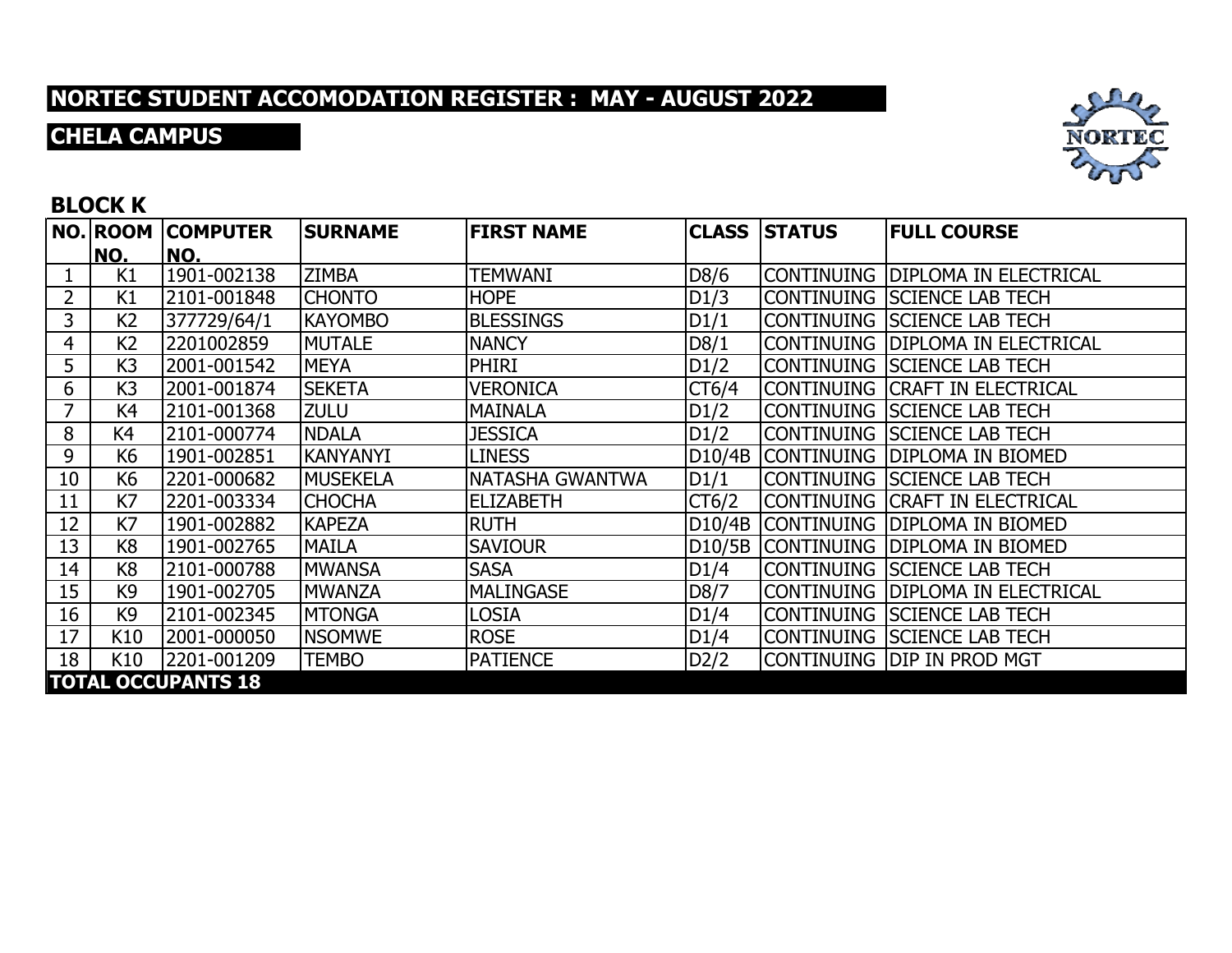### **CHELA CAMPUS**



#### **BLOCK L**

|    | <b>NO. ROOM</b> | <b>COMPUTER</b>           | <b>SURNAME</b>   | <b>FIRST NAME</b>             |        | <b>CLASS STATUS</b>    | <b>FULL COURSE</b>                  |
|----|-----------------|---------------------------|------------------|-------------------------------|--------|------------------------|-------------------------------------|
|    | NO.             | NO.                       |                  |                               |        |                        |                                     |
|    | L1              | 2101-000027               | <b>CHISULO</b>   | <b>CHITALU</b>                | D1/3C  |                        | CONTINUING DIPLOMA IN SCIENCE LAB   |
| 2  | L1              | 2001-001103               | <b>LILEFWE</b>   | <b>NORAH</b>                  | CT4/3  |                        | CONTINUING CRAFT IN HER             |
| 3  | L <sub>2</sub>  | 2101-001996               | <b>NKHATA</b>    | <b>NAOMI</b>                  | D1/1D  |                        | CONTINUING SSCIENCE LAB TECH        |
| 4  | L2              | 1901-000248               | <b>CHILUMBA</b>  | <b>BRUNE</b><br>.L.G          | D8/6C  | <b>CONTINUING</b>      | <b>DIPLOMA ELECTRICAL</b>           |
| 5  | L3              | 1901-001801               | <b>KAUNDA</b>    | <b>BERTHA</b>                 | D1/7   |                        | CONTINUING  SCIENCE LAB TECH        |
| 6  | L3              | 2101-001435               | <b>BWENALA</b>   | <b>CLOEPATRA</b>              | D1/3   |                        | CONTINUING DIPLOMA IN SCIENCE LAB   |
|    | L4              | 2101-002559               | SONGESONGE       | <b>FAITH</b>                  | D10/1  | CONTINUING             | <b>DIPLOMA IN BIOMED</b>            |
| 8  | L4              | 1901-001288               | <b>KAUNDA</b>    | <b>ANNIE</b>                  | C4/5   |                        | CONTINUING  ADV CERT IN HER         |
| 9  | L6              | 2201-000134               | <b>NAMUKULWA</b> | <b>SARAH</b>                  | CT4/1  |                        | CONTINUING CRAFT IN HER             |
| 10 | L6              | 2101-002304               | <b>HAMAKWA</b>   | <b>RITA</b>                   | D8/4   |                        | CONTINUING  DIPLOMA ELECTRICAL      |
| 11 | L7              | 2101-001930               | <b>MWANGALA</b>  | <b>AROMA MBULO</b>            | CT6/1  |                        | CONTINUING  CRAFT IN ELECTRICAL     |
| 12 | L <sub>7</sub>  | 1901-081425               | <b>SAMIFUNDA</b> | <b>ANASTAZIA</b>              | D1/7   |                        | CONTINUING   DIPLOMA IN SCIENCE LAB |
| 13 | L8              | 1901-002824               | <b>NAMBELA</b>   | <b>LUKUNDO</b>                | D10/5B | <b>CONTINUING</b>      | <b>DIPLOMA IN BIOMED</b>            |
| 14 | L8              | 2001-001692               | <b>NKANDU</b>    | <b>SUWILANJI</b>              | D1/2A  |                        | CONTINUING  DIPLOMA IN SCIENCE LAB  |
| 15 | L9              | 2001-001653               | <b>MKAMBO</b>    | <b>MAINZA</b>                 | D1/4   | CONTINUING             | <b>DIPLOMA IN SCIENCE LAB</b>       |
| 16 | L9              | 2101-000579               | <b>KUNDA</b>     | <b>CANDICE</b>                | D1/2A  | CONTINUING             | <b>DIPLOMA IN SCIENCE LAB</b>       |
| 17 | L10             | 1901-001097               | <b>PONGA</b>     | <b>MARY</b><br><b>GORRETT</b> | D6/7   |                        | CONTINUING   DIP IN MECH ENG        |
| 18 | L10             | 2101-000277               | <b>KASHITA</b>   | <b>ROZITA</b>                 | D4/4   | Continuing  DIP in hee |                                     |
|    |                 | <b>TOTAL OCCUPANTS 18</b> |                  |                               |        |                        |                                     |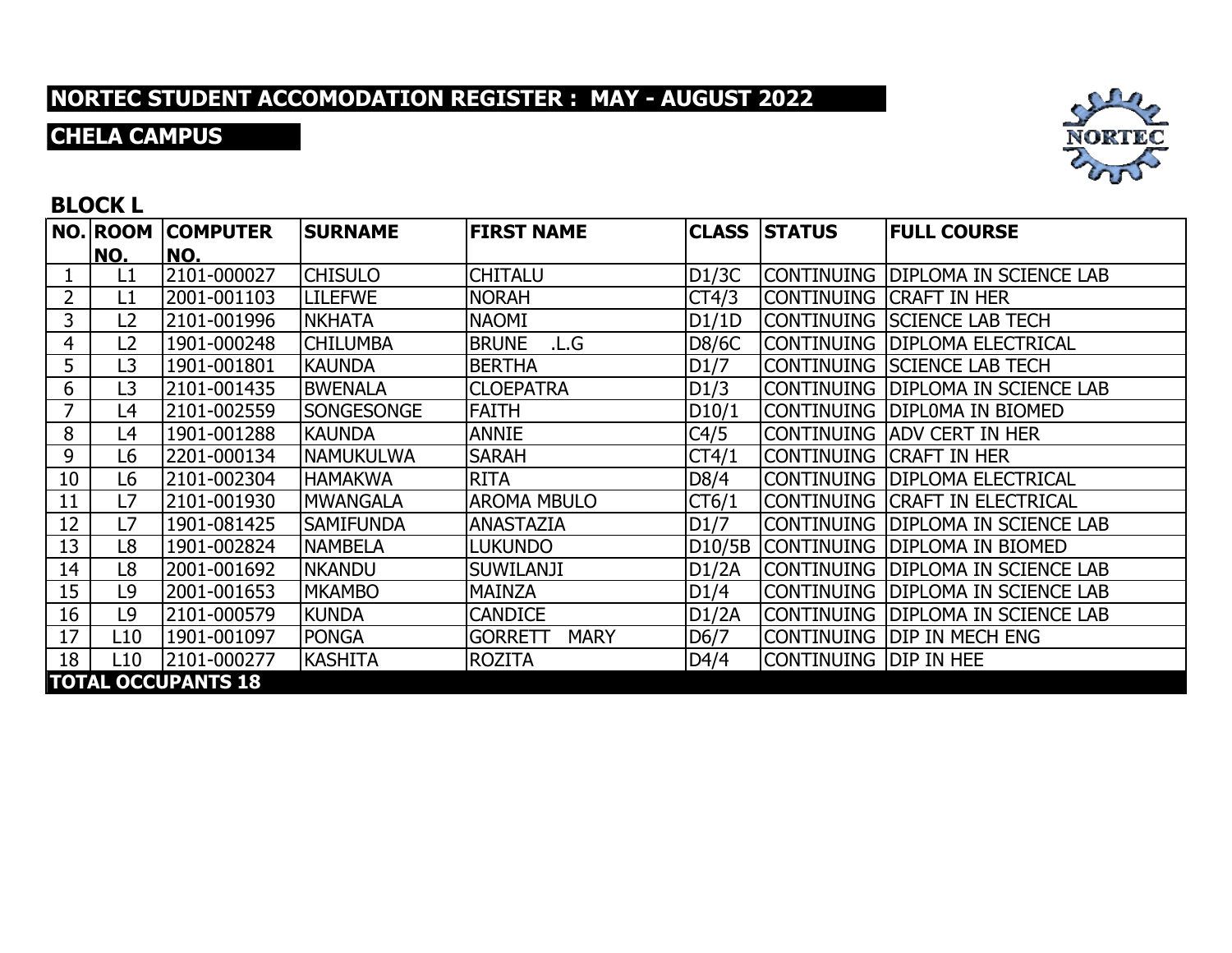### **CHELA CAMPUS**



#### **BLOCK P**

|    |                | NO. ROOM COMPUTER         | <b>SURNAME</b>     | <b>FIRST NAME</b>  |       | <b>CLASS STATUS</b>          | <b>FULL COURSE</b>                 |
|----|----------------|---------------------------|--------------------|--------------------|-------|------------------------------|------------------------------------|
|    | NO.            | INO.                      |                    |                    |       |                              |                                    |
|    | P <sub>1</sub> | 2001-001757               | <b>NYAMBE</b>      | <b>INDRA</b>       | D1    |                              | CONTINUING DIPLOMA IN SCIENCE LAB  |
| 2  | P <sub>1</sub> | 2201-002176               | <b>CHANDIKA</b>    | <b>BLESSINGS</b>   | D1/1  |                              | CONTINUING DIPLOMA IN SCIENCE LAB  |
| 3  | P <sub>2</sub> | 2201-001917               | <b>KUTEMBA</b>     | MALICHI CHIMFWEMBE | D8/1  |                              | CONTINUING   DIPLOMA IN ELECTRICAL |
| 4  | P <sub>2</sub> | 2201-004993               | <b>KAMBILI</b>     | <b>MARGRET</b>     | D8/1  |                              | CONTINUING   DIPLOMA IN ELECTRICAL |
| 5  | P <sub>3</sub> | 2101-002000               | <b>MUSONDA</b>     | <b>ROSEMARY</b>    | D1/1B |                              | CONTINUING DIPLOMA IN SCIENCE LAB  |
| 6  | P <sub>3</sub> | 2101-001774               | <b>CHILUFYA</b>    | <b>GIVEN</b>       | D1/1  |                              | CONTINUING DIPLOMA IN SCIENCE LAB  |
| 7  | P <sub>4</sub> | 2101-000704               | <b>CHANDA</b>      | <b>ANGELA</b>      | D2/2  |                              | <b>CONTINUING PRODUCTION MANGT</b> |
| 8  | P <sub>4</sub> | 2191-000057               | <b>MUSONDA</b>     | <b>MANDA</b>       | D1/1  |                              | CONTINUING SCIENCE LAB TECH        |
| 9  | P <sub>5</sub> | 2101-000083               | <b>MUSONDA</b>     | <b>PRUDENCE</b>    | D1/4  |                              | CONTINUING SCIENCE LAB TECH        |
| 10 | P <sub>5</sub> | 2101-000469               | <b>MUSONDA</b>     | <b>MWELWA</b>      | D1/2  |                              | CONTINUING DIPLOMA IN SCIENCE LAB  |
| 11 | <b>P6</b>      | 2101-000103               | <b>NKOLE</b>       | <b>GRACE</b>       | D1/2A |                              | CONTINUING DIPLOMA IN SCIENCE LAB  |
| 12 | <b>P6</b>      | 2001-001186               | <b>SAMWAKA</b>     | <b>GRACE</b>       | D8/4  |                              | CONTINUING   ELECTRICAL DIPLOMA    |
| 13 | P7             | 2001-001556               | <b>MWANJA</b>      | <b>DEBORAH</b>     | D1/3  |                              | CONTINUING SCIENCE LAB TECH        |
| 14 | P7             | 2101-000503               | <b>CHINGANKATA</b> | <b>DIANA</b>       | D8/3A |                              | CONTINUING   ELECTRICAL DIPLOMA    |
| 15 | P <sub>8</sub> | 2001-002262               | <b>JERE</b>        | <b>VIOLET</b>      | D10/4 |                              | CONTINUING DIPLOMA IN BIOMEDOCAL   |
| 16 | P <sub>8</sub> | 1901-000963               | <b>HAMAKUNI</b>    | <b>STELLA</b>      | D8/6  |                              | CONTINUING   DIPLOMA IN ELECTRICAL |
| 17 | P <sub>9</sub> | 1501-000341               | <b>CHILESHE</b>    | <b>SUSEN</b>       | D8/7  |                              | CONTINUING   DIPLOMA IN ELECTRICAL |
| 18 | P <sub>9</sub> | 2101-0001249              | <b>MUCHIMBA</b>    | MUTINTA            | CT2/  | <b>CONTINUING CRAFT AUTO</b> |                                    |
| 19 | P10            | 1901-000992               | <b>MUMBA</b>       | <b>CAESAR</b>      | D8/7  |                              | CONTINUING   DIPLOMA IN ELECTRICAL |
| 20 | <b>P10</b>     | 2001-001714               | <b>LUKHELE</b>     | <b>MERCY</b>       | D1/3  |                              | CONTINUING SCIENCE LAB TECH        |
|    |                | <b>TOTAL OCCUPANTS 20</b> |                    |                    |       |                              |                                    |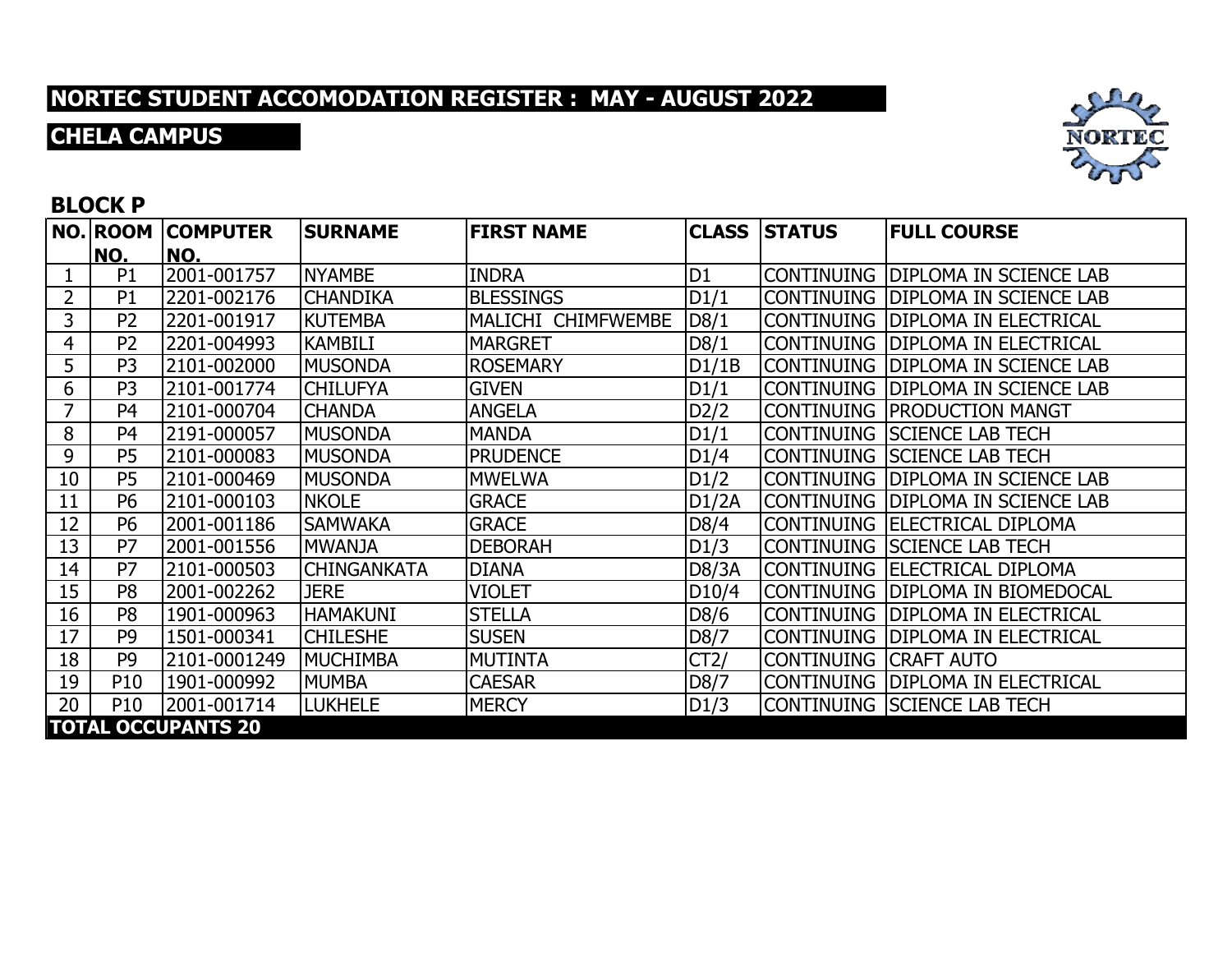### **CHELA CAMPUS**



#### **BLOCK Q**

|    |                |                           | <b>SURNAME</b>   | <b>FIRST NAME</b>              |                | <b>CLASS STATUS</b>          | <b>FULL COURSE</b>                 |
|----|----------------|---------------------------|------------------|--------------------------------|----------------|------------------------------|------------------------------------|
|    | NO.            | INO.                      |                  |                                |                |                              |                                    |
|    | Q1             | 2101-000901               | <b>MWILA</b>     | <b>RODGERS</b>                 | D1/1E          |                              | CONTINUING DIPLOMA IN SCIENCE LAB  |
| 2  | Q1             | 2101-001108               | <b>KABWE</b>     | <b>SAVIOUR</b>                 | D1/2G          | ICONTINUING                  | <b>IDIPLOMA IN SCIENCE LAB</b>     |
| 3  | Q <sub>2</sub> | 1801-001296               | <b>CHILOMBO</b>  | <b>JOSEPH</b>                  | D6/6           |                              | CONTINUING   DIPLOMA IN MECH       |
| 4  | Q <sub>2</sub> | 1901-002656               | <b>RICHARD</b>   | <b>CHUULU</b>                  | D1/8           | <b>CONTINUING</b>            | <b>DIPLOMA IN SCIENCE LAB</b>      |
| 5  | Q <sub>3</sub> | 1901-001012               | <b>SIMOONJE</b>  | <b>MASTER</b>                  | D3/6           |                              | CONTINUING DIPLOMA IN AUTO         |
| 6  | Q <sub>3</sub> | 1901-001114               | <b>MAZUBA</b>    | <b>RICHARD</b>                 | D3/6           | <b>CONTINUING</b>            | <b>DIPLOMA IN AUTO</b>             |
| 7  | Q4             | 2201-003869               | <b>GASTON</b>    | <b>HABUKALI</b>                | D1/1           | <b>CONTINUING</b>            | <b>DIPLOMA IN SCIENCE LAB</b>      |
| 8  | Q4             | 2201-001488               | <b>ZIMBA</b>     | <b>SIMON</b>                   | D4/1           | CONTINUING   DIP IN HEE      |                                    |
| 9  | Q <sub>5</sub> | 2101-002439               | <b>LIMATA</b>    | <b>EMMANUEL</b><br><b>TABO</b> | D10/1          |                              | Continuing  DIPLOMA IN BIOMEDOCAL  |
| 10 | Q5             | 2101-001469               | <b>PHIRI</b>     | <b>CHIKOZA</b>                 | D8/2           | <b>CONTINUING</b>            | <b>DIPLOMA IN ELECTRICAL</b>       |
| 11 | Q <sub>6</sub> | 190100471                 | <b>SICHONE</b>   | <b>VICTOR</b>                  | D8/6D          |                              | Continuing  DIPLOMA IN ELECTRICAL  |
| 12 | Q <sub>6</sub> | 1901-000980               | <b>NSHIMBI</b>   | <b>CASIMIR</b>                 | D8/5D          | <b>CONTINUING</b>            | <b>DIPLOMA IN ELECTRICAL</b>       |
| 13 | Q7             | 1901-00916                | <b>CHIMWAYA</b>  | <b>MARTIN</b>                  | D6/6           |                              | CONTINUING   DIPLOMA IN MECHANICAL |
| 14 | Q7             | 1901-001938               | <b>MUFWAYA</b>   | LEWIS                          | D1/7           | <b>CONTINUING</b>            | <b>DIPLOMA IN SCIENCE LAB</b>      |
| 15 | Q <sub>8</sub> | 1901-002447               | <b>KAOLE</b>     | <b>ELIUD</b>                   | D <sub>8</sub> | <b>CONTINUING</b>            | <b>DIPLOMA IN ELECTRICAL</b>       |
| 16 | Q8             | 1901-002323               | <b>KAMALONDO</b> | <b>HASSAN</b>                  | D3/6           |                              | CONTINUING   DIPLOMA IN AUTOMOTIVE |
| 17 | Q9             | 2101-002429               | <b>KAPOLYO</b>   | <b>KENETH</b>                  | D10/1          |                              | CONTINUING  DIPLOMA IN BIOMEDICAL  |
| 18 | Q9             | 2201-000611               | <b>NGULUBE</b>   | <b>SOSTAIN</b>                 | C4/1           | <b>CONTINUING ADV IN HEE</b> |                                    |
| 19 | Q10            | 2001-001864               | <b>MUTEKESA</b>  | <b>PHILIMON</b>                | D8/3C          |                              | CONTINUING   DIPLOMA ELECTRICAL    |
| 20 | Q10            | 2001-001366               | <b>CHILOMBO</b>  | <b>JABIN</b>                   | D6/4           | Continuing  DIP in Mech      |                                    |
|    |                | <b>TOTAL OCCUPANTS 20</b> |                  |                                |                |                              |                                    |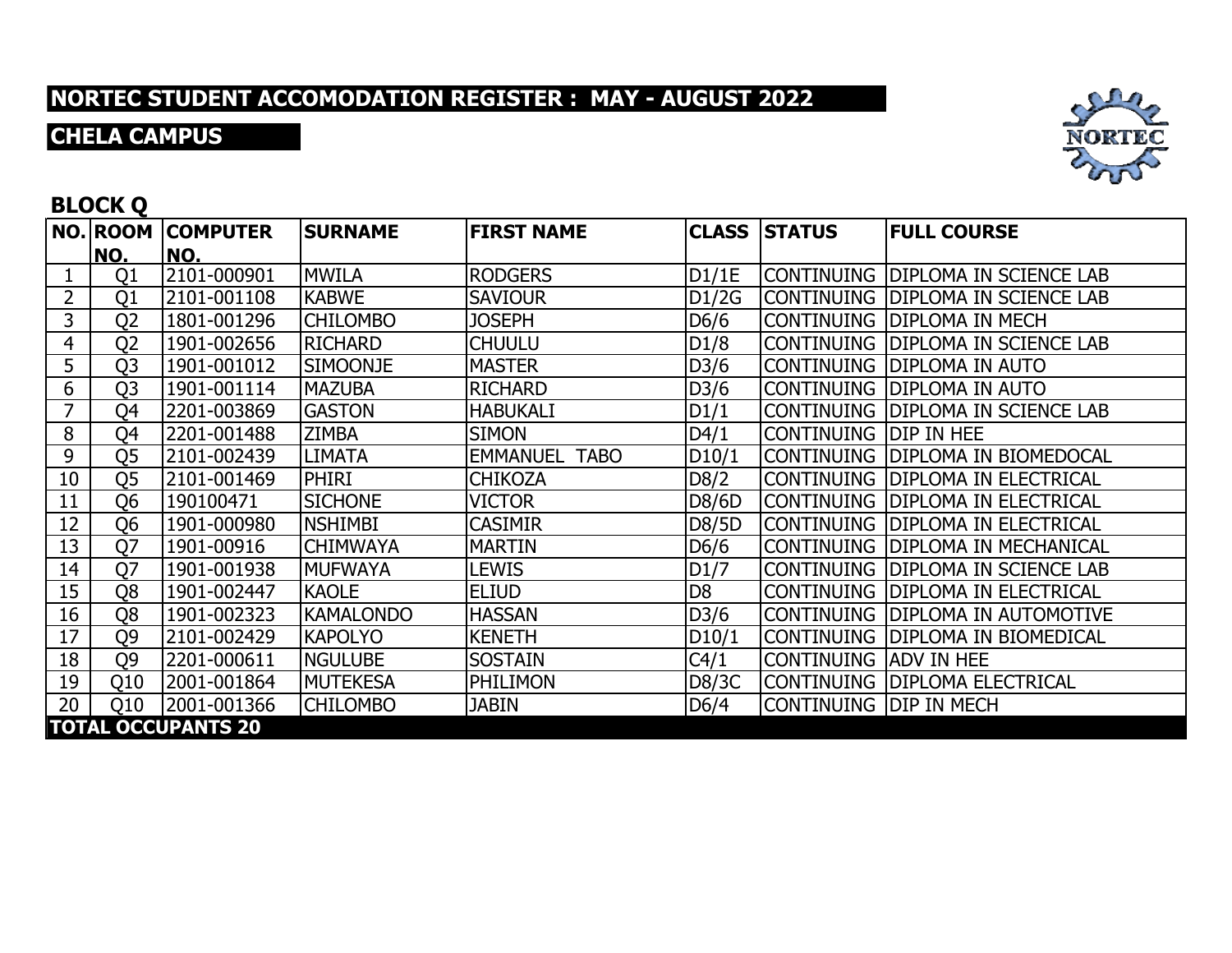### **CHELA CAMPUS**



#### **BLOCK R**

|    |                 |                           | <b>SURNAME</b>       | <b>FIRST NAME</b>  |        | <b>CLASS STATUS</b>    | <b>FULL COURSE</b>                  |
|----|-----------------|---------------------------|----------------------|--------------------|--------|------------------------|-------------------------------------|
|    | NO.             | INO.                      |                      |                    |        |                        |                                     |
|    | R1              | 2001-002189               | <b>HANJILI</b>       | <b>CHOONGO</b>     | D10/4A |                        | CONTINUING DIPLOMA IN BIOMEDICAL    |
| 2  | R1              | 2001-002278               | <b>SITALI SAMUEL</b> | <b>KALUBA</b>      | D8/5   |                        | CONTINUING   DIPLOMA IN BIOMEDICAL  |
| 3  | R <sub>2</sub>  | 2201-000013               | <b>SIMUTOWE</b>      | <b>RAPHEAL</b>     | D8/1   |                        | CONTINUING   DIPLOMA ELECTRICAL     |
| 4  | R <sub>2</sub>  | 326882/66/1               | <b>CHITONGE</b>      | <b>ROMEO</b>       | CT6/1  | CONTINUING CRAFT ELECT |                                     |
| 5  | R <sub>3</sub>  | 2001-001146               | <b>BANDA</b>         | <b>PETER</b>       | D1/4A  |                        | CONTINUING ISCIENCE LAB TECH        |
| 6  | R <sub>3</sub>  | 2101-001056               | <b>MWANSA</b>        | <b>EMMANUEL</b>    | D8/3B  |                        | CONTINUING   DIPLOMA ELECTRICAL     |
| 7  | R <sub>4</sub>  | 1503-000311               | <b>GOMEZYANI</b>     | <b>NYIRENDA</b>    | D8/4   | <b>CONTINUING</b>      | <b>DIPLOMA ELECTRICAL</b>           |
| 8  | R <sub>4</sub>  | 2201-000341               | MALEKANI             | <b>BEN</b>         | CT8/2  |                        | CONTINUING   CRAFT IN MECH FITTING  |
| 9  | R <sub>5</sub>  | 2101-001470               | <b>SIMWANZA</b>      | <b>GIDEON</b>      | D8/2B  |                        | CONTINUING  DIPLOMA IN ELECTRICAL   |
| 10 | R <sub>5</sub>  | 1901000875                | <b>KALUNGWANA</b>    | MICHEAL            | D8/    |                        | CONTINUING   DIPLOMA IN ELECTRICAL  |
| 11 | R <sub>6</sub>  | 637362/67/1               | <b>SIAME</b>         | <b>LASMASS</b>     | D1/1   |                        | CONTINUING SCIENCE LAB TECH         |
| 12 | R <sub>6</sub>  | 2101-001152               | <b>MAMBWE</b>        | MULAMBO ANTHONY P. | D8/5   | <b>CONTINUING</b>      | <b>DIPLOMA IN ELECTRICAL</b>        |
| 13 | R <sub>7</sub>  | 1901-002421               | <b>BANDA</b>         | <b>JOSEPH</b>      | D8/1   |                        | CONTINUING   DIPLOMA IN ELECTRICAL  |
| 14 | R7              | 2001-001407               | <b>SIMUTAWE</b>      | <b>CHISISI</b>     | C4/6   |                        | CONTINUING ADVG CERT IN HER         |
| 15 | R <sub>8</sub>  | 1901-002752               | <b>KATONGO</b>       | ABEL               | D10/7A | <b>CONTINUING</b>      | <b>DIPLOMA IN BIOMEDICAL</b>        |
| 16 | R <sub>8</sub>  | 1901-002810               | <b>SAKALA</b>        | <b>SEVELIANO</b>   | D10/4A | <b>CONTINUING</b>      | <b>DIPLOMA IN BIOMEDICAL</b>        |
| 17 | R <sub>9</sub>  | 2101-001718               | <b>MOFYA</b>         | <b>KENNY</b>       | D1/3   |                        | CONTINUING   DIPLOMA IN SCIENCE LAB |
| 18 | R <sub>9</sub>  | 2101-002249               | <b>MUNTANGA</b>      | <b>MUCHINDU</b>    | D4/2   | <b>CONTINUING</b>      | <b>DIPLOMA IN HER</b>               |
| 19 | <b>R10</b>      | 1801-001885               | <b>MESA</b>          | <b>ENDA</b>        | D8/5   |                        | CONTINUING   ELECTRICAL DIPLOMA     |
| 20 | R <sub>10</sub> | 2201-000279               | <b>MESSA</b>         | <b>FRANCIS</b>     | D4/1   | Continuing  DIP in hee |                                     |
|    |                 | <b>TOTAL OCCUPANTS 20</b> |                      |                    |        |                        |                                     |